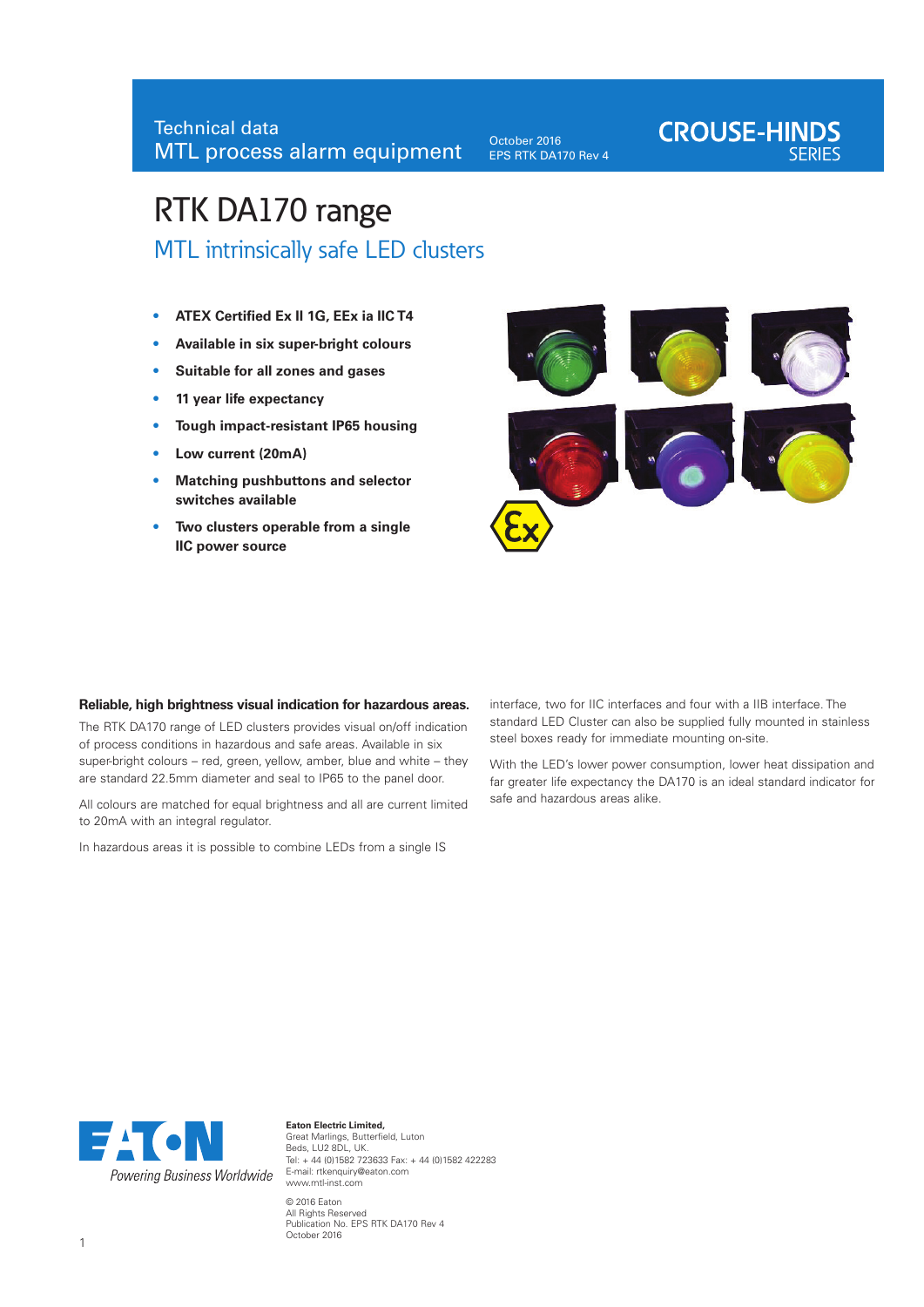## **FEATURES & BENEFITS**

#### **Colours**

The DA170 range of LED clusters is available in six superbright colours including a true white LED. Colours are red, green, yellow, amber, blue and white.

#### **Low current consumption**

The complete DA170 range features an integral current regulator to limit the current to 20mA, all colours are matched to obtain consistent brightness across the range including white and blue.

#### **Simple connections**

To avoid any wiring problem on site all the LED clusters have a unique bi-polar input so can be connected to the supply either way around.

#### **Use in hazardous areas**

The typical applications shown below illustrate some of the possible methods of connecting the LED. The way they can be used is extremely varied with numerous means of powering the device and interfacing to third party equipment such as the IS Relays, IS Annunciators and displays.

#### **Lens style**

The lens is designed to provide the best high intensity, diffused illumination to ensure the maximum visibility in all ambient light conditions. The tough plastic lens will allow side viewing as standard to aid operators.

#### **Interfaces and systems**

We manufacture a complete range of zener barrier and IS isolators that can be used to power the LED clusters and provide interfaces to trigger the LEDs. Intrinsically safe alarm and display systems can be designed and constructed to suit individual customer requirements.

# **TYPICAL SYSTEM CONFIGURATIONS**



**Single Cluster System: IIC Gas Group Single Cluster System: IIC Gas Group**



**Double Cluster System: IIC Gas Group Double Cluster System: IIC Gas Group**

#### **Special mounting**

We have a vast range of experience in supplying LED clusters premounted, and, if required, prewired to terminals. This can comprise anything from a simple standalone stainless steel enclosure to complex alarm mimics. Please contact the sales office for a detailed quotation.

#### **Simple installation**

It is a simple job to mount the DA170 LED clusters on any panel door. The lens simply drops through an industry standard 22.5mm diameter hole and the body is screwed securely from the rear. This provides a seal to the panel of IP65.

#### **Matching components**

As shown opposite, the LED clusters can be supplied with a wide range of matching pushbuttons and selector switches. These all comply to the standard classification of 'simple apparatus' as defined in EN50014.

#### **Alarm applications**

As Eaton is a major supplier of industrial alarm systems and components, the DA170 range of LED clusters can be linked into either the LN1000 IS alarm annunciator or safe area mounting alarm annunciator systems. This method of operation will provide the clearest method of indicating alarm information within a Zone 1 hazardous area.

#### **Labelling**

Two accessories can be supplied with the LEDs, pre-engraved labels and a plastic label holder.



**Four Cluster System: IIB Gas Group Four Cluster System: IIB Gas Group**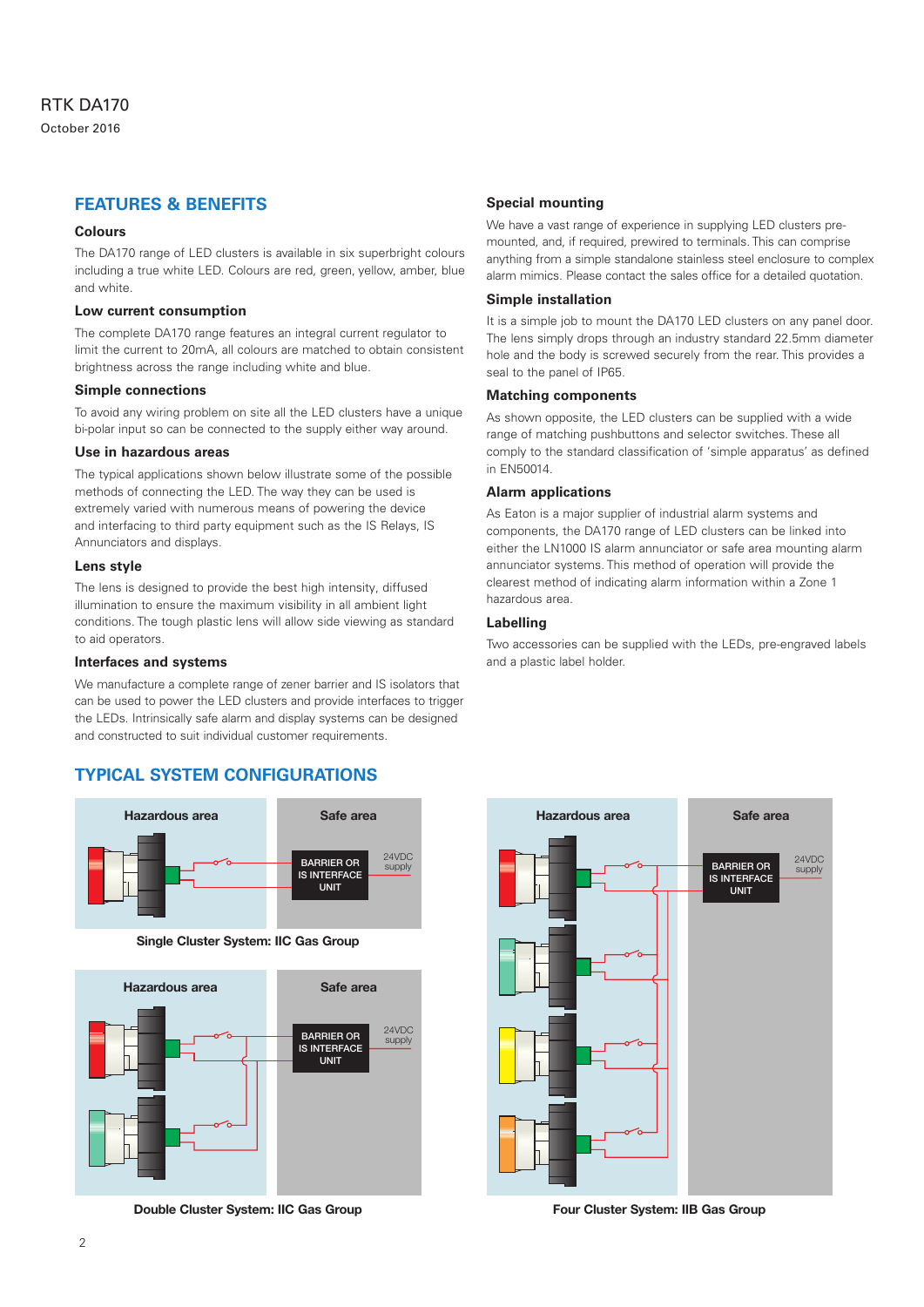### **TECHNICAL SPECIFICATION**

#### **Certification**

ATEX certified to EN50014:1997, EN50020:1994 and EN50284:1999 Group II, Category 1G, EEx ia IIC T4 (Ta –20ºC to +60ºC)

#### **Location**

Zones 0, 1 or 2. Gas Group IIC, IIB or IIA. Temp Class up to T4

#### **Certificate No.**

BAS02ATEX1311

#### **Safety parameters**

 $Ui = 40V$ 

 $Pi = 1.2W$  (max ambient temp. =  $60^{\circ}$ C) Pi = 1.3W (max ambient temp. = 40ºC)  $Ci = Li = 0$ 

The device can be powered from an EEx ia IIC certified interface with output parameters lower than those shown above

#### **Supply**

14-26VDC, current 20mA

#### **Recommended interfaces**

Zener Barriers: MTL7728+ IS Isolators: MTL5052

#### **Environment**

Operating Temperature: -20 to 60°C<br>Storage Temperature: -20 to 80°C Storage Temperature: Humidity: 0-95% RH, non condensing

#### **Protection**

IP65 from the front, IP20 from the rear

#### **Construction**

Housing and Mouting Collar – Polyamide 6.6/reinforced fibreglass FR4 Lens – Polycabonate

#### **Connections**

Raising clamp terminals suitable for 2.5mm2 cable

#### **Compliance**

Immunity to EN61000-6-2:2001

#### **Accessories**

DA658: Label Holder DA659: interchangeable label

# **ORDER CODE**



# **LED CLUSTER DIMENSIONS**



# **MATCHING SWITCHES AND PUSHBUTTONS**

In addition to the standard LED Clusters, Eaton can provide a complete matching range of pushbuttons, selector switches and emergency-stop buttons. These can be selected using the following order code, taking note of the limitations as listed in the additional information panel.

Most of the pushbuttons and selector switches can be supplied in either illuminated or non-illuminated versions so your complete intrinsically safe control panel can have a consistent appearance.

The illuminated versions contain a certified BA9s LED Lamp Type P861 this is suitable for use in Zone 1 or 2 hazardous area, see separate datasheet.